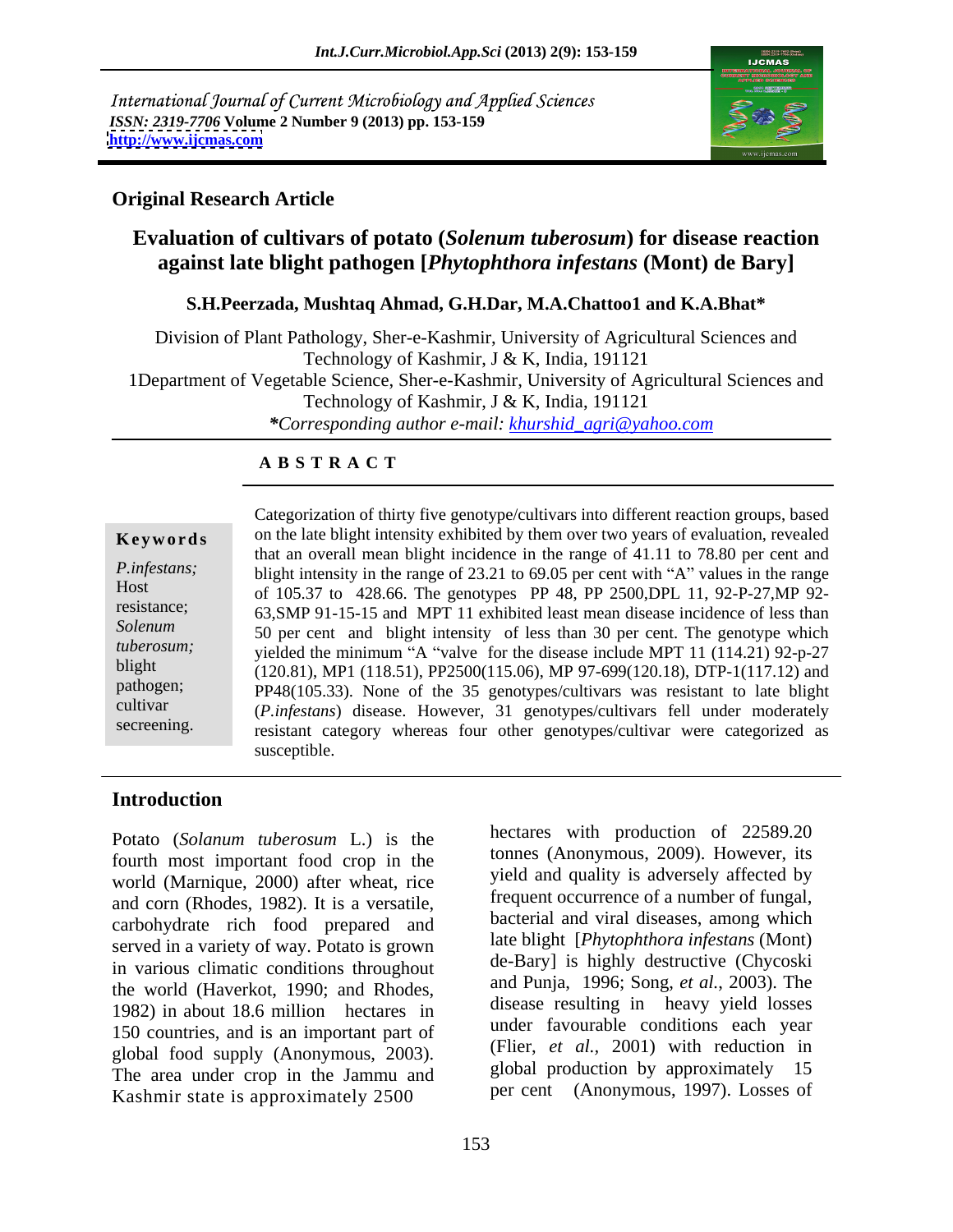up to 10 to 75 per cent by the disease have inoculum was harvested from 10 to 14 been reported in India (Dutta, 1979). days old cultures by adding 10 ml sterile Kumar *et al.* (2010) reported yield loss distilled water to each plate and scraping to the extent of 15 to 100 per cent in the surface lightly with the edge of a glass Punjab, the losses depending on the rod to dislodge the sporangia. These crop growth stage at which the disease sporangial suspensions were filtered first appears (Mohan and Thind, 1999). The cultivation of *P. infestans* -resistant potato genotype is believed to be a better appropriate concentration with the aid of option of disease control and several Haemocytometer. The sporangia were resistant and moderately resistance chilled at 4<sup>o</sup>C for 2 hours to induce varieties have been developed and are being cultivated over larger areas throughout globe (Finckh *et al.*, 2006). However, evolution of new pathotypes and races (Fry and Goodwin, 1997) at faster 35 potato genotypes/cultivars obtained frequency necessitate availability of from division of Vegetable Science and alternate measures of late blight control to planted in the potato seed multiplication at least reduce selection pressure on the Farm of Division of Vegetable Science at pathogen while at the same time keeping Yarikha, were assessed over a period of the disease at low ebb. The cultivation of two years (2007 and 2008) in fungicide disease resistant host genotype is regarded free micro-plot trials (15 plants/plot) with as the most viable and economical three replications for field resistance. The alternative to health-hazardous chemical control measures in combating the disease. Surrounded by susceptible cultivar. After The identification of such varieties and irrigation, plants were inoculated with a host genotypes suitable for the region is, suspension of 2-3 x 10 sporangia/ml 2 therefore, of primary importance. In present study thirty five genotypes were hours. The intensity of foliar blight was evaluated for their resistance to late blight determined at 10 days interval from the pathogen. on set of first symptoms until the end of

### **Isolation of pathogen and production of inoculums**

Blighted samples were brought to the laboratory and the isolation of pure culture was made on V-8 agar medium using 0 and Novisible standard plant pathological technique. A pure culture of *P. infestans* was transferred onto V8 medium amended with rose Bengal in 90 mm diameter Petri dishes and incubated for about 14 days at  $18^{\circ}$ C in darkness for sporangia production. The

inoculum was harvested from 10 to 14 through a double layer of cheese cloth to remove mycelia fragments, and diluted to  $\rm{^{\circ}C}$  for 2 hours to induce zoospore liberation.

### **Identification of resistant genotypes**

**Materials and Methods** expressed in per cent of the infected leaf blocks of each genotype tested were weeks after crop growth, in the evening determined at 10 days interval from the vegetation period (dehaulming) and area using the disease rating scale given by Mohan and Thind (1999).

| $\sim$<br>the<br>ulture   | <b>Disease</b><br><b>Score</b> | <b>Score description</b><br>in terms of foliage<br>infected $(\% )$ |
|---------------------------|--------------------------------|---------------------------------------------------------------------|
| using                     |                                | No visible                                                          |
| $\overline{a}$<br>10. TI  |                                | symptoms                                                            |
| ferred                    |                                | $1 - 10$                                                            |
| rose                      |                                | $11 - 25$                                                           |
| s and                     |                                | $26 - 50$                                                           |
| $\sim$<br>$\mathrm{C}$ 11 |                                | F1.7F<br>$51 - 75$                                                  |
| The                       |                                | $\sim$ $\sim$<br>>13                                                |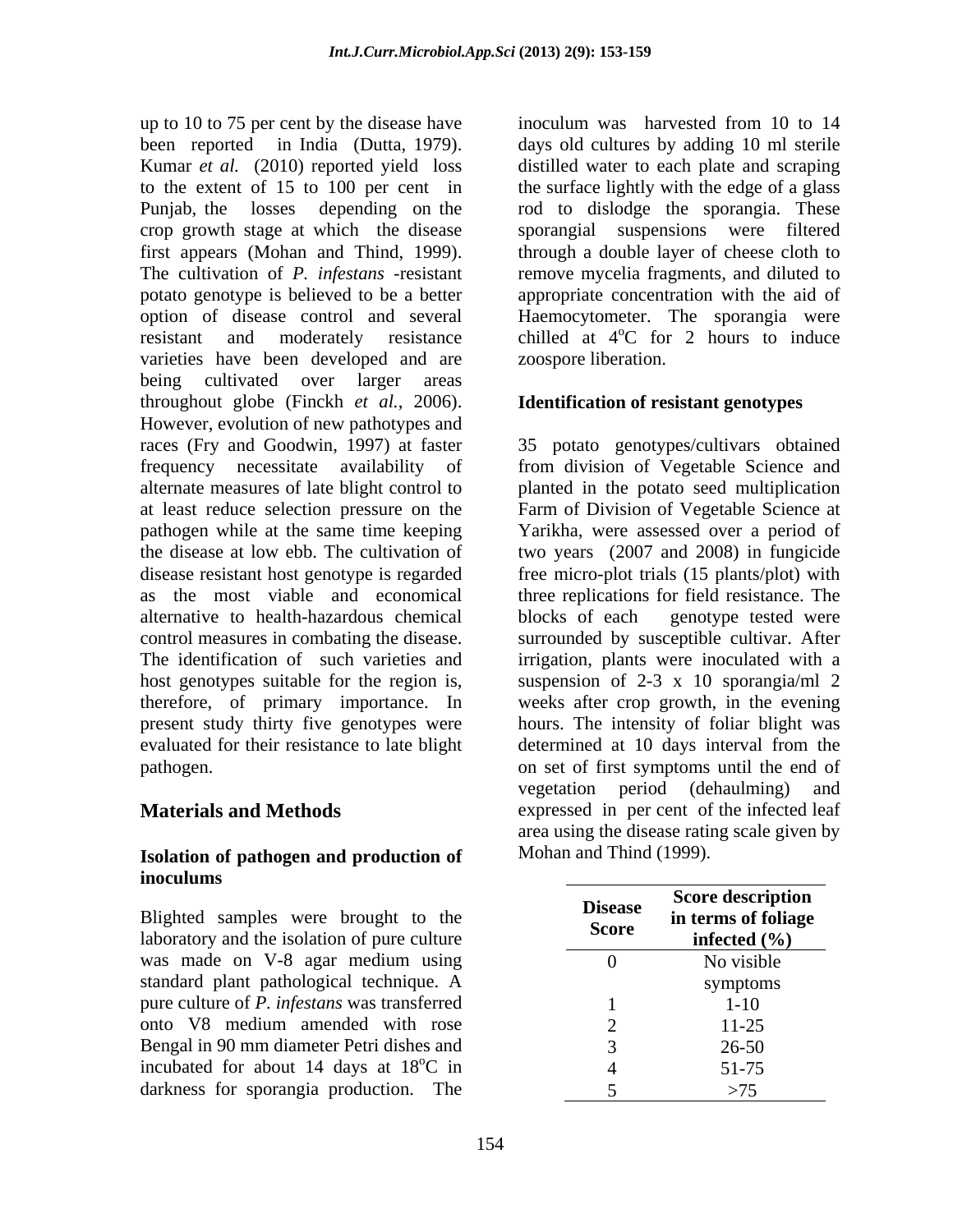The disease intensity was calculated by **Results and Discussion** using the following formula

|                     |        |   | Summation of<br>numerical rating | X   |
|---------------------|--------|---|----------------------------------|-----|
| Late blight         | No. of |   | Maxim                            | 100 |
| intensity $(\% )$ = | plants |   | um                               |     |
|                     | Exami  | X | disease                          |     |
|                     | ned    |   | score                            |     |

The area under disease progress curve  $(AUDPC "A" value)$ was determined for each genotype as per the method given by Shanner and Finney (1977) using the calculated with the following formula

$$
\begin{array}{rcl} \text{AUDPC} & \begin{bmatrix} D_1 & x & D_2 & x & D_3 & x \\ + & T & + & T & + \\ - & D_2 & T & D_3 & T & - \\ \hline 2 & + & 2 & + & 2 \end{bmatrix} & & & \\ & & & & \\ \hline & & & & \\ \hline & & & & \\ \hline & & & & \\ \end{bmatrix}
$$

different dates  $(D_1 + D_2, D_2 + D_3, D_3 + D_4$  ...

 $N = Total number of observations$ 

The genotypes were classified into highly resistant, resistant, moderately resistant, and susceptible as per the following scale

| <b>Disease</b><br>intensity<br>(%) | <b>Category</b>                      | blight intensity were PP $2500$ (21.40 %),<br>DTP-1 $(22.70\%)$ , DPL-11 $(23.50\%)$ , 92-<br>$P-27$ (24.11%), MP-1 (24.50%), MP-92- |  |
|------------------------------------|--------------------------------------|--------------------------------------------------------------------------------------------------------------------------------------|--|
| Upto 5                             | Highly                               | 37 (24.50 %) and PP 48 (24.50 %).                                                                                                    |  |
| $5 - 20$<br>$21 - 40$              | Resistant<br>Resistant<br>Moderately | The genotype PP 48<br>depicted the<br>minimum "A" value $(103.12)$ for the late                                                      |  |
| Above 40                           | Resistant<br>Susceptible             | blight development followed by the<br>genotype MPT-II, Mp-1, PP-2500, MP-92-<br>$625$ and DTD 1 (112 12 112 70 0)                    |  |

### **Results and Discussion**

Summation of epiphytotic conditions for their reaction to numerical rating x *P. infestans* during 2007 and 2008 Late blight No. of Maxim<sup>100</sup> cropping seasons (Table-1) revealed an  $\text{intensity } (\%) = \text{ plants}$  am overall mean blight incidence was in the Exami disease by chain mean onghe includive was in the ned score **here** is tange of 41.11 to 73.35 per cent, bight um successive process in the second mean blickt incidence was in the disease by containing the memorie was in the score range of 41.11 to 73.33 per cent, blight 100 1. *injesians* during 2007 and 2000 formula. The AUDPC value was disease incidence of less than 50 per cent (Shanner and Finney, 1977). cent. The genotypes which yielded  $D_1$   $D_2$   $D_3$   $D_1$  include MPT II (114.21), 92-P27  $+\begin{array}{ccc} x & 2 & 2 \ x & + & x \end{array}$  +  $\begin{array}{ccc} x \\ y \end{array}$  +  $\begin{array}{ccc} x \\ y \end{array}$  +  $\begin{array}{ccc} x \\ y \end{array}$  +  $\begin{array}{ccc} x \\ y \end{array}$  +  $\begin{array}{ccc} x \\ y \end{array}$  +  $\begin{array}{ccc} x \\ y \end{array}$  +  $\begin{array}{ccc} x \\ y \end{array}$  +  $\begin{array}{ccc} x \\ y \end{array}$  +  $\begin{array}{ccc} x \\ y \end{array}$  +  $\begin{array}{ccc} x \\ y$  $\overline{\text{D}_2}$  T  $\overline{\text{D}_3}$  T  $\overline{\text{D}_4}$  T (115.06), MP 97-699 (120.18), DTP-1  $D_2$   $D_3$   $D_4$  include MPT II (114.21), 92-P27  $D_3$   $\Box$  include MPT II (114.21), 92-P27 AUDPC  $\begin{array}{cccc} \downarrow + & \uparrow & + & \uparrow & + \\ \hline \downarrow & & \uparrow & + & \uparrow & + \\ \hline \end{array}$   $\begin{array}{cccc} (120.81), & MP & 1 & (118.51), & PP & 2500 \\ (115.06), & MP & 97-699 & (120.18), & DTP-1 \end{array}$  $\frac{22}{2} + \frac{23}{2} + \frac{24}{2} +$  (117.12) and PP 48 (105.33). The (N-1) performance of the genotypes evaluated Where  $D = \%$  Disease intensity at released/entergenotypes compared to those and so on) varieties which exhibited maximum blight  $T =$  Time interval between two  $(66.20-68.40\%)$ . Least blight includence of observations 33.33, 35.55 and 37.77 per cent was (Anonymous, 1997). respectively. The genotypes with least **Disease Category** blight intensity were PP 2500 (21.40 %), **intensity DTP-1** (22.70%), **DPL-11** (23.50 %), 92-<br> **DTP-1** (24.70%), **DPL-11** (23.50 %), 92-**(%)** P-27 (24.11%), MP-1 (24.50%), MP-92- **Category** bught intensity were PP  $2500 (21.40 %)$ , Evaluation of 35 genotypes under filed intensity in the range of 23.21 to 69.70 per cent and "A" values in the range of  $105.37$ to 428.66. The genotypes PP 48, PP 2500, DPL 11, 92-P-27, MP 92-63, SMP 91-15- 15 and MPT 11 exhibited least mean disease incidence of less than 50 per cent and blight intensity of less than 30 per minimum "A" values for the disease include MPT 11 (114.21), 92-P27 during 2007 cropping season revealed lesser blight incidence and intensity in released/elite genotypes compared to those of Gulmarg Special and Ardo special incidence (73.33-75.55%) and intensity (66.20-68.40%). Least blight incidence of exihibted by genotypes 92-P-27, MPT-11 and MP-92-637, whereas Kufri Jyoti, Ardo special, Hurpura and Gulmarg Special showed the maximum blight incidence of 71.11, 75.55, 73.33 and 73.33 per cent, 37 (24.50 %) and PP 48 (24.50 %).

Resistant 5-20 Resistant The genotype PP 48 depicted the  $21-40$  Moderately minimum A value  $(103.12)$  for the falle Resistant blight development followed by the Resistant Above 40 Susceptible genouype MP 1-11, Mp-1, PP-2500, MP-92minimum "A" value  $(103.12)$  for the late genotype MPT-II, Mp-1, PP-2500, MP-92- 625 and DTP-1 (112.12-112.70 %),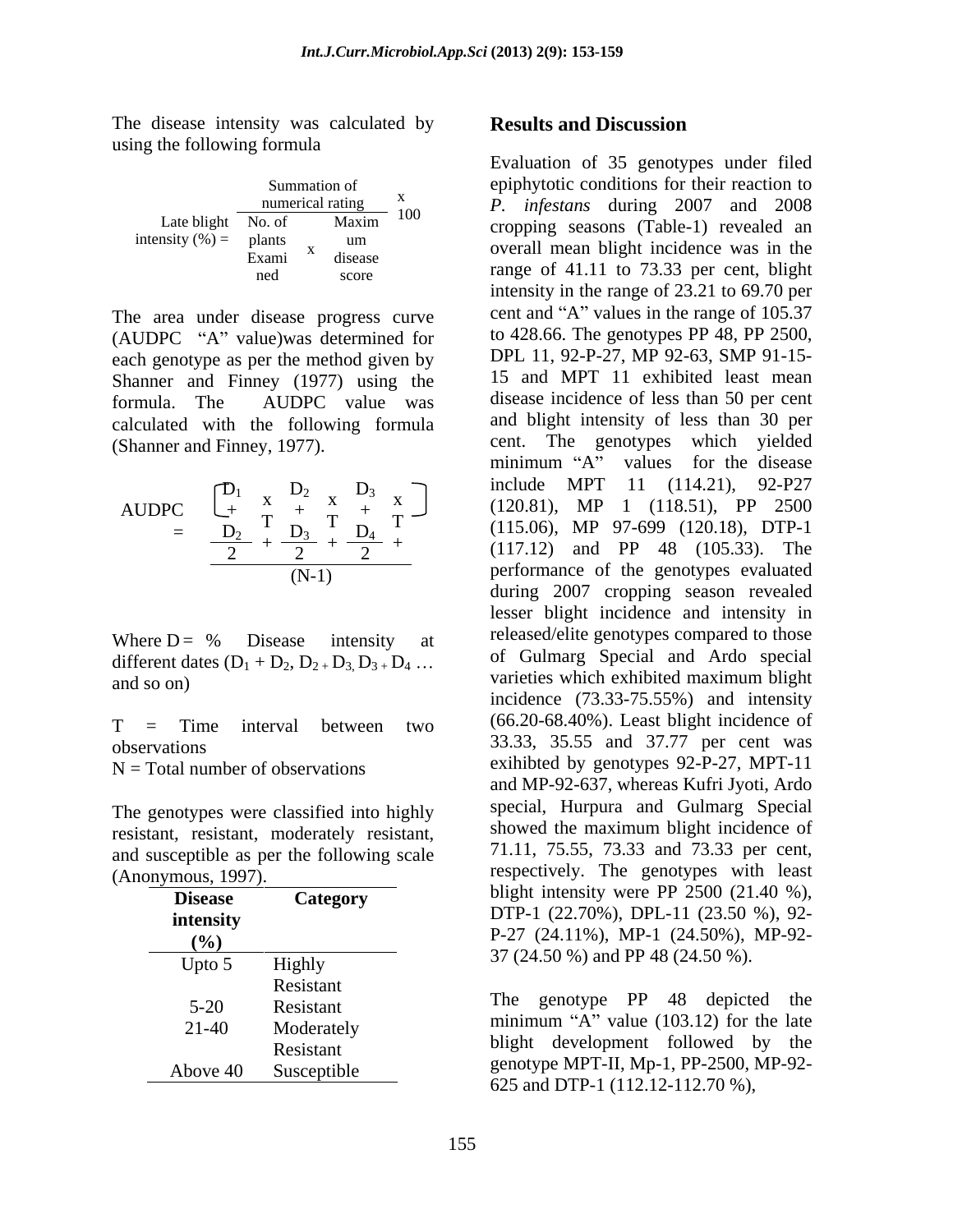|                 |       | Late blight incidence |                                |                                          | Late blight intensity |             |                                                                                                                                                           | "A" value |             |
|-----------------|-------|-----------------------|--------------------------------|------------------------------------------|-----------------------|-------------|-----------------------------------------------------------------------------------------------------------------------------------------------------------|-----------|-------------|
| Genotype        |       | $($ %)                |                                |                                          | $(\%)$                |             |                                                                                                                                                           |           |             |
|                 | 2007  |                       | 2008   Mean                    | 2007                                     |                       | 2008   Mean | 2007                                                                                                                                                      | 2008      | <b>Mean</b> |
| HB (87-185)     | 53.33 |                       |                                |                                          |                       |             | 66.66   <b>59.99</b>   38.14   37.10   <b>37.62</b>   233.10   232.91                                                                                     |           | 233.00      |
| HB (82-185)     | 55.55 |                       |                                |                                          |                       |             | 64.44   <b>59.99</b>   37.60   39.01   <b>38.30</b>   231.30   236.81                                                                                     |           | 234.05      |
| SM (86-991)     | 51.11 | $60.00$ 55.55         |                                | 33.10                                    |                       |             | $\vert$ 35.51   <b>34.30</b>   215.00                                                                                                                     | 215.12    | 215.06      |
| HB (83-195)     | 55.55 |                       |                                |                                          |                       |             | 66.66   61.10   38.40   37.23   37.81   212.55   198.12                                                                                                   |           | 205.33      |
| HB (82-36)      | 51.11 |                       |                                | $60.00$   55.55   36.40                  |                       |             | 38.31 37.35 213.25 228.75                                                                                                                                 |           | 221.00      |
| HB (82-372)     | 57.77 |                       |                                |                                          |                       |             | $60.00$   58.88   38.90   37.39   38.14   257.05   176.80                                                                                                 |           | 216.92      |
| MPT(11)         | 35.55 |                       |                                |                                          |                       |             | $46.66$   41.11   27.90   26.90   26.90   112.12   116.3                                                                                                  |           | 114.21      |
| SM (9,85-50)    | 57.77 |                       | $55.55$ 56.66                  | 35.30                                    |                       |             | $31.33$   <b>33.31</b>   215.12   227.80                                                                                                                  |           | 221.46      |
| $SM(50-55)$     |       |                       |                                |                                          |                       |             | $53.33$   66.66   <b>59.99</b>   33.91   34.90   <b>34.40</b>   223.40   213.85                                                                           |           | 218.62      |
| $SM (87-51)$    | 57.77 |                       |                                | $55.55$   56.66   35.01                  |                       |             | $37.11$   <b>36.06</b>   257.40   243.80                                                                                                                  |           | 250.60      |
| HB (50-45)      | 51.11 |                       |                                | $53.33$   $52.22$   $38.41$              |                       |             | $38.12$   <b>38.26</b>   200.70   248.20                                                                                                                  |           | 224.45      |
| $(92-P-27)$     |       |                       |                                |                                          |                       |             | $33.33$   40.00   <b>36.66</b>   24.50   28.50   <b>26.50</b>   128.12   113.51                                                                           |           | 120.81      |
| Kufri Jyoti     | 71.11 |                       |                                |                                          |                       |             | 73.33   <b>72.22</b>   60.21   66.50   <b>63.35</b>   421.77   435.55                                                                                     |           | 428.66      |
| DPL $(11)$      | 42.22 |                       |                                |                                          |                       |             | $53.33$   47.77   23.50   24.90   24.15   211.87   115.90                                                                                                 |           | 163.88      |
| MP (92-637)     | 37.77 |                       |                                |                                          |                       |             | 55.55   46.66   24.50   25.89   25.19   153.39   200.31                                                                                                   |           | 176.85      |
| ATL             | 55.55 |                       |                                | 60.00   57.77   44.20                    |                       |             | $39.33$   41.76   206.57                                                                                                                                  | 242.30    | 224.43      |
| $SMP(91-15-15)$ | 51.11 |                       |                                |                                          |                       |             | 48.88   49.99   27.90   28.98   28.44   148.77   122.87                                                                                                   |           | 135.82      |
| MP(1)           | 51.11 |                       | $57.77$   <b>54.44</b>   24.11 |                                          |                       |             | $25.70$   24.90   112.62   124.40                                                                                                                         |           | 118.51      |
| Ardo Special    |       |                       |                                |                                          |                       |             | 75.55   82.22   <b>78.88</b>   66.20   67.13   <b>66.66</b>   370.37   363.37                                                                             |           | 366.87      |
| SM (92-168)     | 60.00 |                       |                                |                                          |                       |             | 60.00   60.00   37.20   33.14   35.17   250.50   180.77                                                                                                   |           | 215.63      |
| $HB(82-18)$     | 60.00 |                       | $60.00$ 60.00                  | 38.20                                    | 38.71                 |             | <b>38.15</b>   259.37   241.00                                                                                                                            |           | 250.18      |
| SM (92-338)     | 62.22 |                       |                                | 62.22   62.22   36.40                    |                       |             | $34.40$   <b>35.4</b>   239.75   145.63                                                                                                                   |           | 192.69      |
| HB (82-36)      |       |                       |                                | $64.44$   $62.22$   <b>63.33</b>   38.90 |                       |             | $38.11$   <b>38.50</b>   248.12   234.39                                                                                                                  |           | 241.25      |
|                 |       |                       |                                |                                          |                       |             |                                                                                                                                                           |           |             |
| $SM(90-45)$     | 68.88 |                       |                                |                                          |                       |             | 60.00   64.44   35.20   34.70   34.95   262.00   207.34                                                                                                   |           | 234.67      |
| SM (98-237)     | 55.55 | $62.22$ 58.88         |                                | 38.10                                    |                       |             | $37.91$   38.00   246.12   218.14                                                                                                                         |           | 232.13      |
| PP (2500)       | 46.66 |                       |                                |                                          |                       |             | 48.88   <b>47.77</b>   21.40   26.50   <b>23.95</b>   112.25   117.88                                                                                     |           | 115.06      |
| Hurpur          | 73.33 |                       |                                |                                          |                       |             | 75.55   <b>74.44</b>   66.66   67.90   <b>67.28</b>   403.45   420.00                                                                                     |           | 411.72      |
| MP (92-625)     | 51.11 |                       |                                |                                          |                       |             | 53.33   <b>52.22</b>   25.40   28.50   <b>26.95</b>   112.70   144.38                                                                                     |           | 128.54      |
| MP (97-699)     |       |                       |                                |                                          |                       |             | $\overline{53.33}$ $\overline{55.55}$ $\overline{54.44}$ $\overline{26.90}$ $\overline{24.70}$ $\overline{25.80}$ $\overline{121.26}$ $\overline{119.10}$ |           | 120.18      |
| DTP(1)          |       |                       |                                |                                          |                       |             |                                                                                                                                                           |           | 117.12      |
| PP(48)          | 42.22 |                       |                                |                                          |                       |             | 40.00   41.11   24.50   25.70   25.10   103.12   107.63                                                                                                   |           | 105.37      |
| Gulmarg special | 73.33 |                       |                                |                                          |                       |             | 73.33 73.33 68.40 69.70 69.05 396.87 406.50                                                                                                               |           | 401.68      |
| $SM(55-50)$     |       |                       |                                |                                          |                       |             | 68.88 66.66 67.77 38.40 35.11 36.75 264.38 196.18                                                                                                         |           | 230.28      |
| HB (85-50)      |       |                       |                                |                                          |                       |             | $64.44$   68.08   66.26   38.11   38.90   38.50   214.13   242.26   228.19                                                                                |           |             |
| $SM (85-36)$    |       |                       |                                |                                          |                       |             | 68.88 66.66 67.77 39.11 37.90 38.50 246.01 225.30 235.65                                                                                                  |           |             |

**Table.1** Evaluation of potato genotypes against late blight (*Phytophthora infestans*) during 2007 and 2008 cropping seasons

Data are average of 3 replications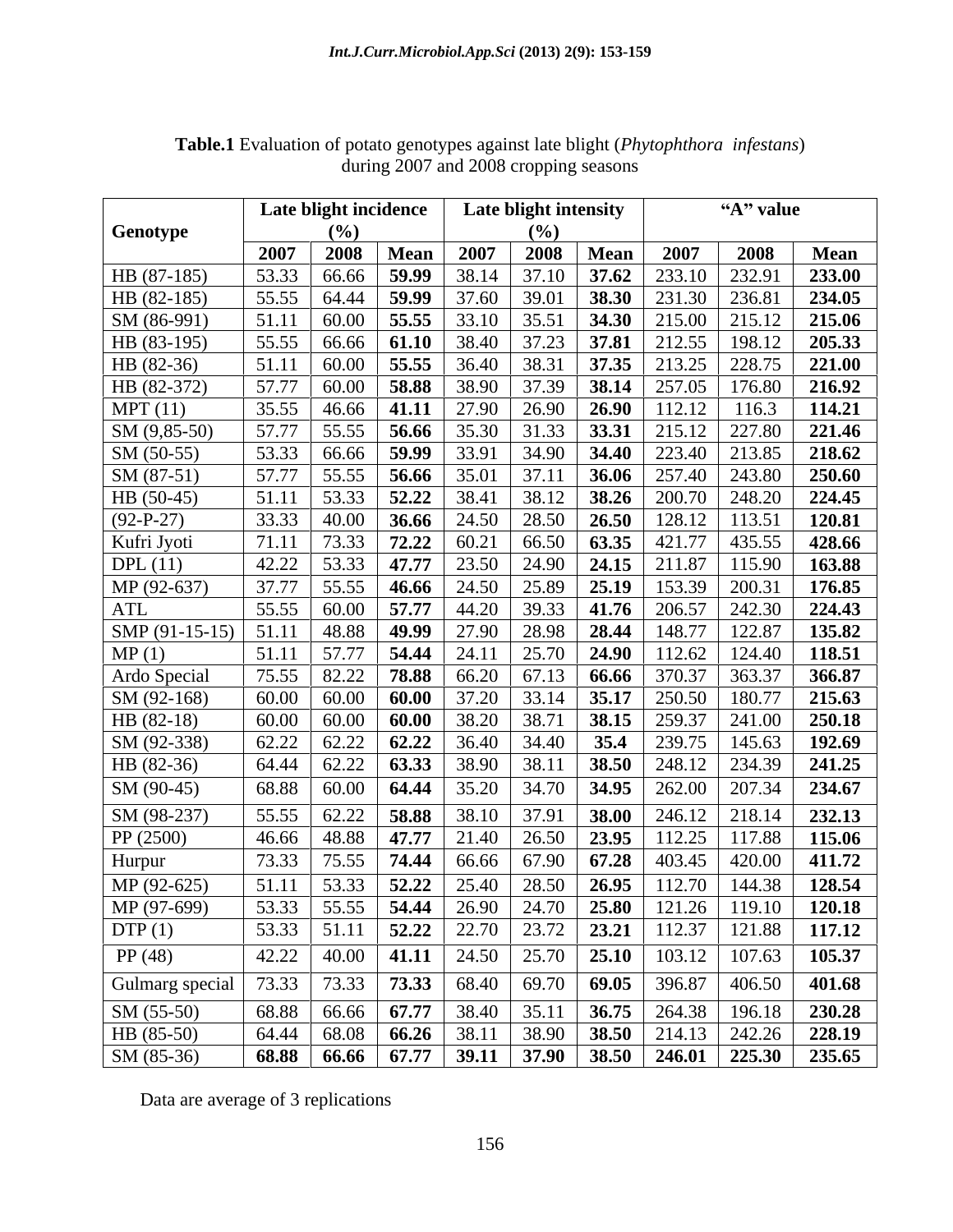whereas Kufri Jyoti and Gulmarg Special 18), SM (92-338), HB (82-36), SM (90exhibited the maximum "A" values  $45$ ), SM (98-237), PP-2500, MP (92-625), (401.68-428.66) for the disease. Similar MP (97-699), DTP (1), PP-48, SM (55response to *P. infestans* was shown by almost all the genotypes during 2008 cropping season as well with the genotype Kufri Jyoti, Ardo Special, Hurpura, and 92-P-27 and PP 48 exhibiting the least Gulmarg blight incidence of 40 per cent each compared to 75.55 per cent incidence moderately resistant genotypes /cultivars recorded on cv. Hurpura. ranged from 105.37 to 250.60 and that for

The blight intensity during the year ranged 428.66. from 23.72 to 69.70 per cent with the genotype DTP-1 recording the minimum Thirty five genotypes/cultivars evaluated blight intensity and Ardo special the genotype MPT-11 (116.30), 92-P-27, Gulmarg Special cultivars exhibited the maximum areas under disease progress such as HB (82-185), SM (86-991), HB

late blight intensity exhibited by them over SM (92-168), HB (82-18), SM (92-338), the years of evaluation (Table-1) revealed HB (82-36), SM (90-45), SM (98-237), PP was resistant to late blight (*P. infestans*) fell under moderately resistant category, Ardo Special, Hurpur and Gulmarg 27), DPL-11, MP (92-637), ATL, SMP (91-15-15), MP(1), SM (92-168), HB (82-

18),SM (92-338), HB (82-36), SM (90- MP (97-699), DTP (1), PP-48, SM (55- 50), HB (85-50), SM (85-36) where as the susceptible genotypes/cultivars included Special. The results further reveal that the "A" value for the the susceptible lines ranged from 366.87 to 428.66.

maximum incidence. The other promising conditions for their response to P. genotypes with least intensity were MP- *infestans*, revealed, none of the varieties 97-699 (24.70 %), DPL-11 (24.90%), MP- were resistant to the pathogen. During the 1 (25.70%) and PP-48 (25.70 %). The year 2007 and 2008 cropping season, genotypes PP 48 again showed the disease incidence on overall basisranged minimum "A" value (107.63) for late from 41.11 to 78.88 per cent and blight blight development followed by the intensity from 23.21 to 69.05 per cent with DPL-11 (113.47), PP-2500 (117.88) and 411.72 per cent. Based on the two years MP-97-699 (119.10); Kufri Jyoti and field evaluation under artificial epiphytotic curve (406.50-435.55). (83-195), HB (82-36), HB (82-372), MPT Categorization of the genotypes/cultivars 51), HB (50-45),(92-P-27), DPL (11), MP into different reaction groups based on the (92-637), ATL SMP (91-15-15), MP(1), that none of the 35 genotypes/cultivars (2500), MP (92-625),MP (97-699), DTP disease. However, 31 genotypes/cultivars resistant and four varieties Kufri Jyoti, whereas four other genotypes/cultivars Special, were rated as susceptible, none of were categorized as susceptible. The the varieties was categorized as resistant. moderately resistant lines included HB This seems to be a matter of grave  $(87.18)$ , HB  $(82.185)$ , SM  $(86-991)$ , HB concern, and necessitates to introduce (83-195), HB (82.36), HB (82-372), some host genotype(s) with known MPT(11), SM (9-85-50), SM resistant genes for undertaking varietal (50-55), SM (87-51), HB (50-45), (92-P during the present study under field A values in the range of 114.37 to conditions, 31 potato varieties/genotypes such as HB (82-185), SM (86-991), HB (11), SM (9,85-50), SM (50-55),SM (87- SM (92-168),HB (82-18),SM (92-338), HB (82-36), SM (90-45), SM (98-237), PP (1) and PP (48) were rated as moderately Ardo Special, Hurpur and concern, and necessitates to introduce resistant genes for undertaking varietal improvement programme. Given the nature of the pathogen, which co-evolves at a faster pace, horizontal resistance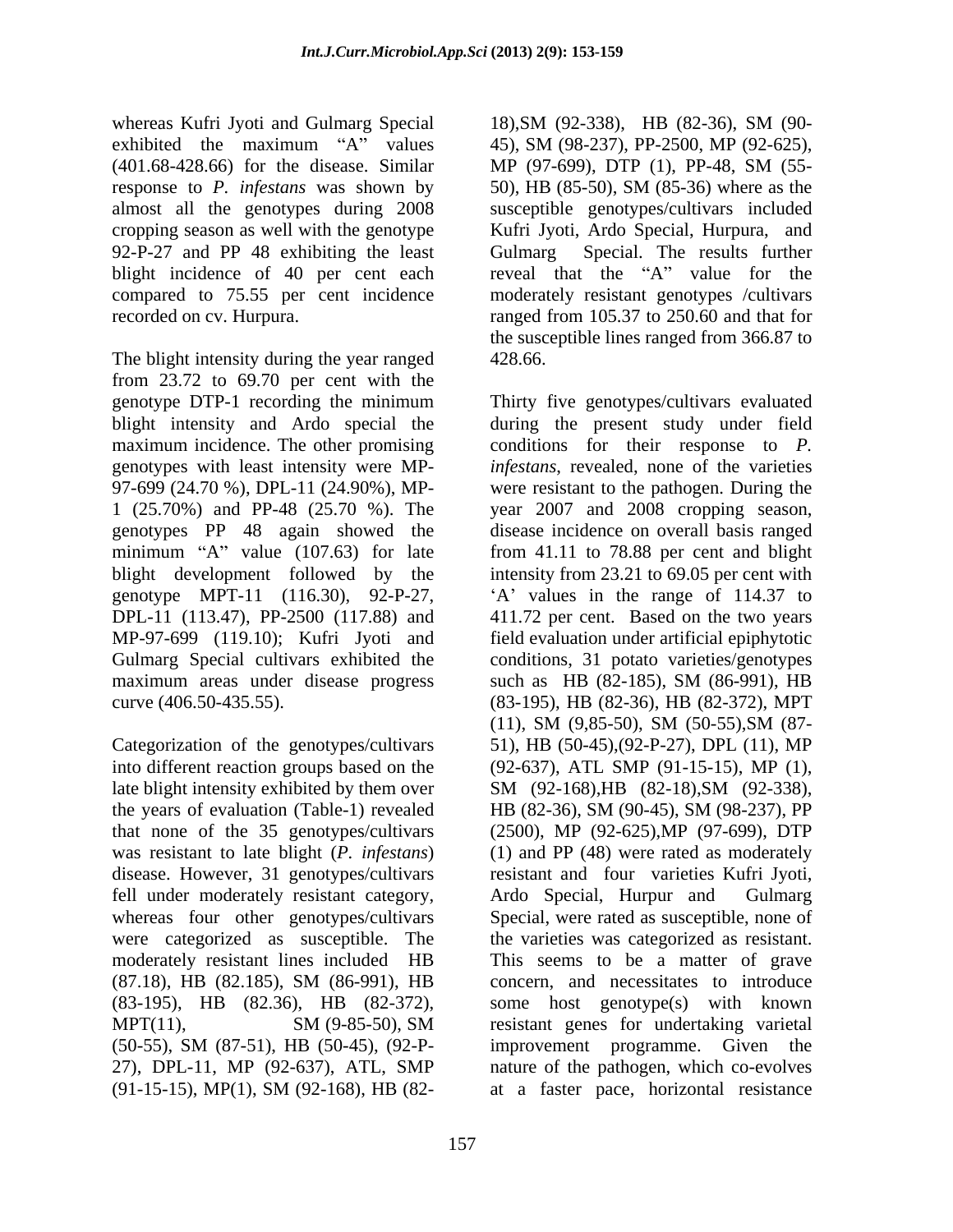through gene pyramiding using *Phytophthora infestans* from potato in appropriate breeding procedures could be adopted. Since low infection frequency, smaller lesion size and lower sporulation capacity have been shown associated with resistant varieties (Umaerus and Lihneel, 1976) and since these parameters Agricultural Research (ICAR), New determine the area under disease progress Delhi, 196 p. curve of varieties, AUDPC value have Fahim, M.A., M.K. Hassaien and Mostnfa, been for all the varieties under the present investigation. The genotypes which yield the minimum AUDPC were PP 48, PP 2500, DPT 11, 92-P-27, MP 92-63, SMP 91-15-15 and MPT 11. exhibited least mean disease incidence less than 50% and Finckh, M.R., F. Schulte-Geldermann and intensity less than 30%.The genotypes MPT 11 (114.21) 92-p-27, (120-81), MPI (118-51) PP 2500 (115.06) MP 97-699 (120.18) DTP -1 (117.12) and PP 48 (105.33).These findings are identical with those of Ranjan *et al.* (2005) and Umaerus *et al.* (1983). Namanda *et al.* (2004) reported the area under disease progress Haverkot, A.J., 1990. Ecology of potato curve in the range of 25.1 to 890 and 19.1-945 for susceptible varieties and altitude. *Agric. Sys.* 32 : 251-272. compared to 49.7 to 444.5 for resistant Paul, K.S.M. 2003. Integrated varieties 'Ruhika' and 'Nakpot 3', respectively. *Horticult.* 48(2) : 25-27.

- International Potato Centre, Lima, pp
- Anonymous, 2003. Economics Survey of India (2002-03). Ministry of Finance and Company Affairs Economics Namanda, S., O.M<br>Division Indian pp 245 J.J. Hakiza.
- 
- Chycoski, C.I., and Punja, Z.K. 1996. Characteristics of populations of

*Phytophthora infestans* from potato in British Columbia and other regions of Canada during 1993 to 1995. Plant Disease. 80 : 579-589.

- Dutta, B.L., 1979. Bacterial and Fungal Diseases of Potato. Indian Council of Agricultural Research (ICAR), New Delhi, 196 p.
- M.H. 2003. Relationship between climatic conditions and potato blight epidemic in Egypt during winter seasons 1999-2001. *Appl.Ecol.Environ. Res.*1(2) : 159-171.
- Finckh, M.R., F. Schulte-Geldermann and Bruns, C., 2006. Challenges to organic potato farming:disease and nutrient management. *Potato Res.* 49 : 27-42.
- Fry, W.E., and Goodwin, S.B., 1997a. Re emergence of potato and tomato late blight in the United States. *Plant Dis.* 81 : 1349-1357.
- cropping systems in relation to latitude
- Kabale' and 'Victeria', respectively, Kumar, S., P.H. Singh, I.D. Garg and Paul, K.S.M. 2003. Integrated management of potato diseases. *Indian*
- **References** in Tropics. Manrique international Manrique, L.A., 2000. Potato production Agro- Tech, Honolulu, Hi, USA.
- Anonymous, 1997. The International Mohan, C., and Thind, T.S., 1999. Potato Centre Annual Report. Resistance and relative performance of 59. management of potato late blight in some new fungicides for active Punjab. *Indian Journal of Mycology and Plant Pathology* 29(1) : 23-37.
- Division, Indian, pp. 245. <br>Division, Indian, pp. 245. <br>Baghsari and Ewell, P. 2004. Anonymous, 2009. Economic Survey. Baghsari and Ewell, P. 2004.<br>Directorate of Economics and Fungicide application and host Directorate of Economics and Fungicide application and host Statistics. Jammu and Kashmir Govt., The resistance for potato late blight p 544.<br>
management: benefits assessment from<br>
properties in S.W.Uganda. Crop<br>
properties in S.W.Uganda. Crop Namanda, S., O.M. Olanya, E. Adipala, R.E. Bedewy, A.S. Baghsari and Ewell, P. 2004. Fungicide application and host resistance for potato late blight management: benefits assessment from on-farm studies in S.W.Uganda. *Crop Protect.* 23(11): 1075-1083.